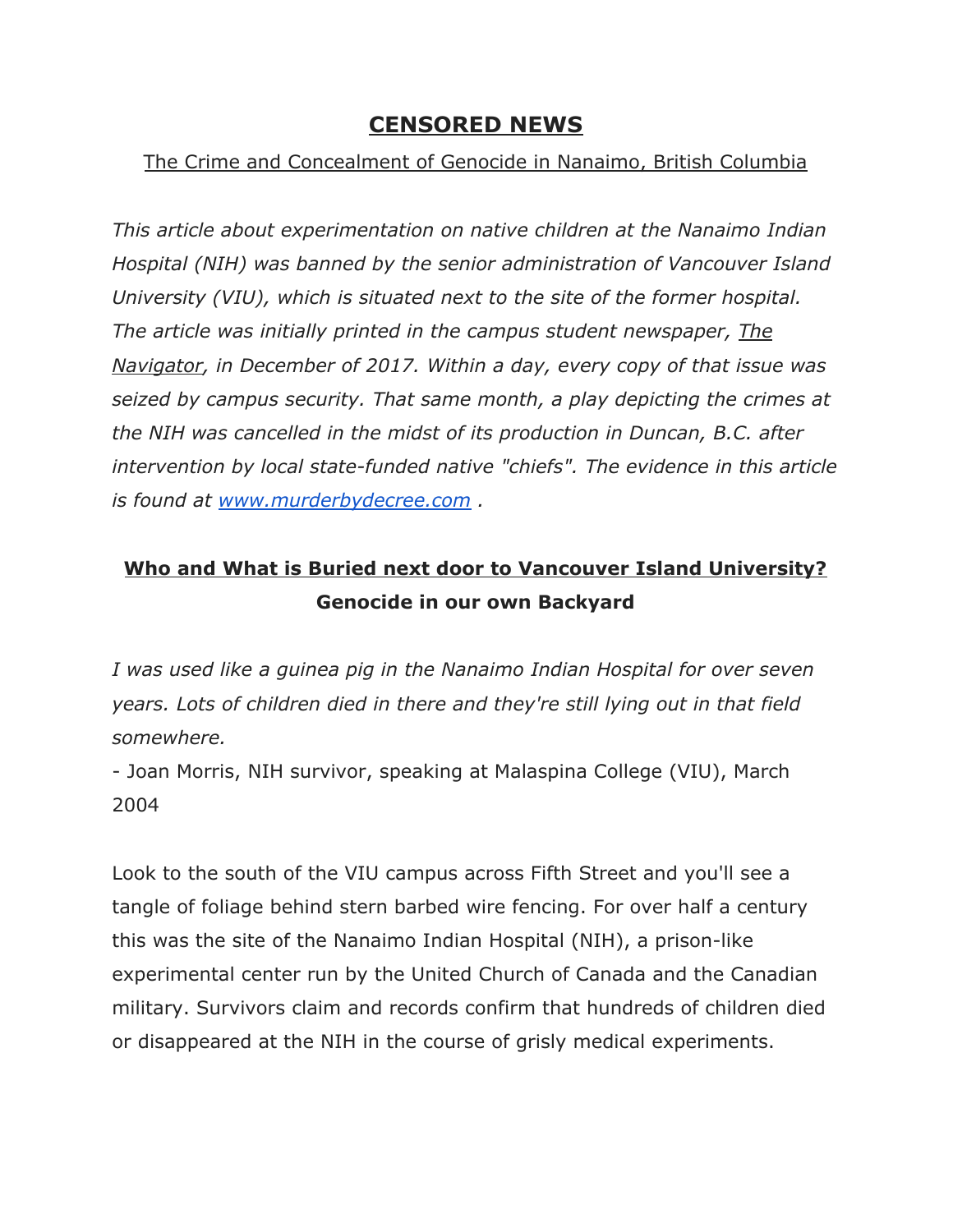"They were all aboriginals kids like me, grabbed off the reserves or out of the residential schools" describes Joan Morris, a Songhees native woman from Victoria who was incarcerated at the NIH when she was five years old.

"The Indian Affairs doctor lied to my mother and said I had TB when I didn't. They took me to Nanaimo and kept me in the hospital until I was a teenager. They were always giving me shots and things to drink that made me sick. They'd do surgeries on me. They broke all the bones in my feet and removed parts of me. I found out later I couldn't have children. They sterilized a lot of Indian girls in there."

Joan first went public with her story in the spring of 2004 at two public forums held at VIU, then called Malaspina College. At these forums Joan named some of the men who experimented on her, like local doctors called Weinrib and Schmidt, who received funding from the government Defense Research Board in the 1960's and '70's. Shortly after Joan spoke to scant audiences at Malaspina College, the remaining buildings still standing next to the campus were bulldozed down by the City of Nanaimo and the area was padlocked, as it still is.

"They were always warning us never to talk about what happened to us" describes Joan. "When the hospital closed down two army officers came to our home and said we'd go to jail if we talked about anything because it was all national security."

This kind of overt government censorship went further. In the spring of 1999, shortly after the media briefly reported other allegations about the NIH, the federal government "officially sealed" its archives on the NIH and all other Indian hospitals across Canada.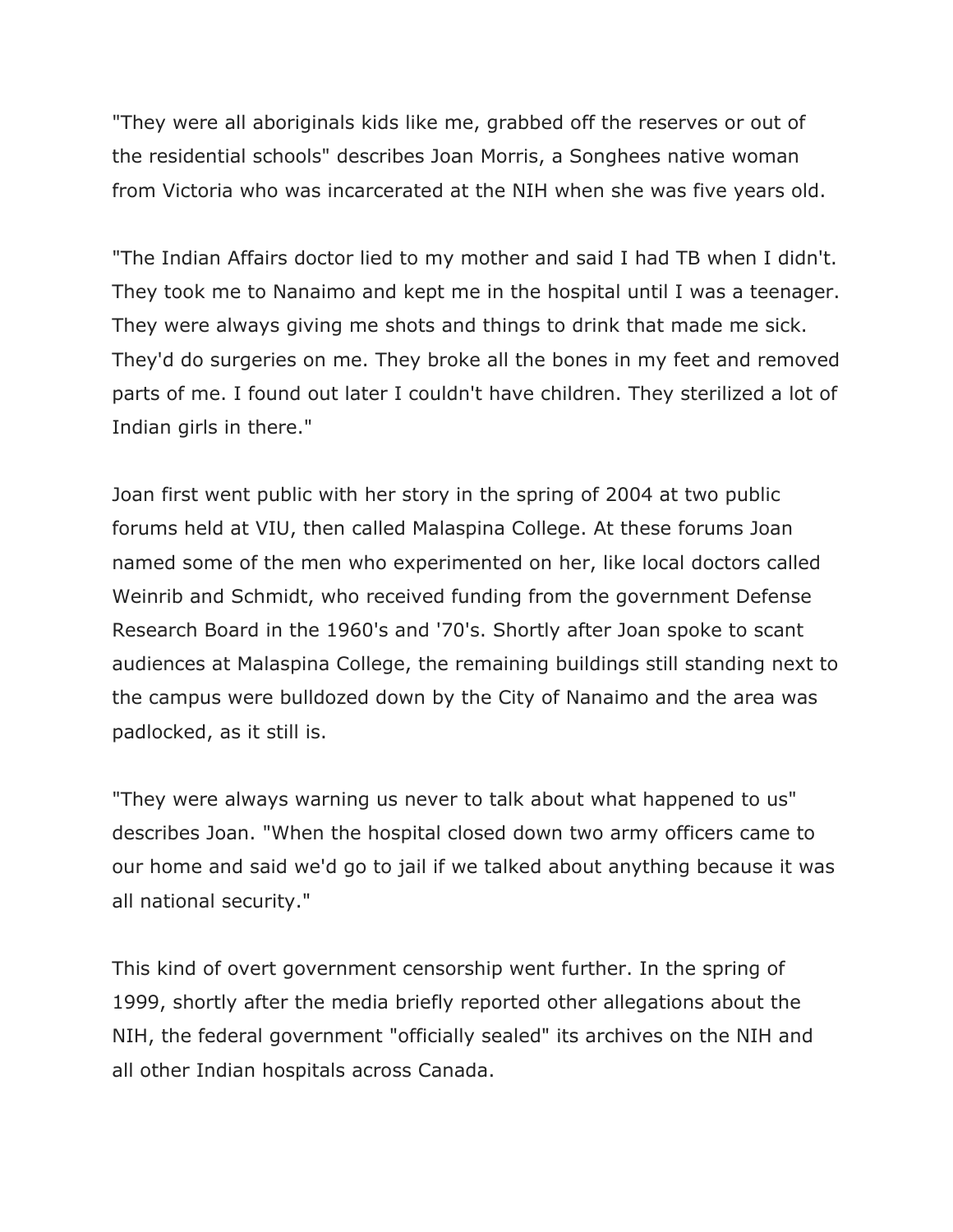Nevertheless, separate records held at the UBC Koerner Library that were surfaced by Kevin Annett reveal that the NIH received major funding from both the Defense Research Board in Ottawa and the United Church of Canada, whose medical missionaries like George Darby ran similar centers in Alert Bay and Bella Bella, B.C. The purpose of the funding was to conduct "classified experimental research" on generations of aboriginal women and children, including involuntary drug testing, sterilization procedures and mind control experiments.

"Lots of people died in there" says Joan. "Every morning they took little dead bodies out on those metal gurneys. My cousin Nancy Joe saw them bury or burn up those kids in the field behind us, up near the highway."

Esther Morris, a distant relative of Joan, was also incarcerated at the NIH against her will. In 2007 she too went public.

"They kept me tied up and strapped into a machine. I was put in a weird chamber where I could never lie down or stand up, just held that way for months" says Esther. "I lost the use of my legs. An orderly said it was for space research. It was weird because some of the doctors couldn't speak English, they needed translators."

The Nanaimo Indian Hospital was the tip of an iceberg of state and church sponsored medical genocide that spans a century across Canada and has never been prosecuted. Many of these atrocities are documented in the book **Murder by Decree: The Crime of Genocide in Canada***(Amazon, 2016, and [www.murderbydecree.com\)](http://www.murderbydecree.com/)*: a compilation of over twenty years of independent research.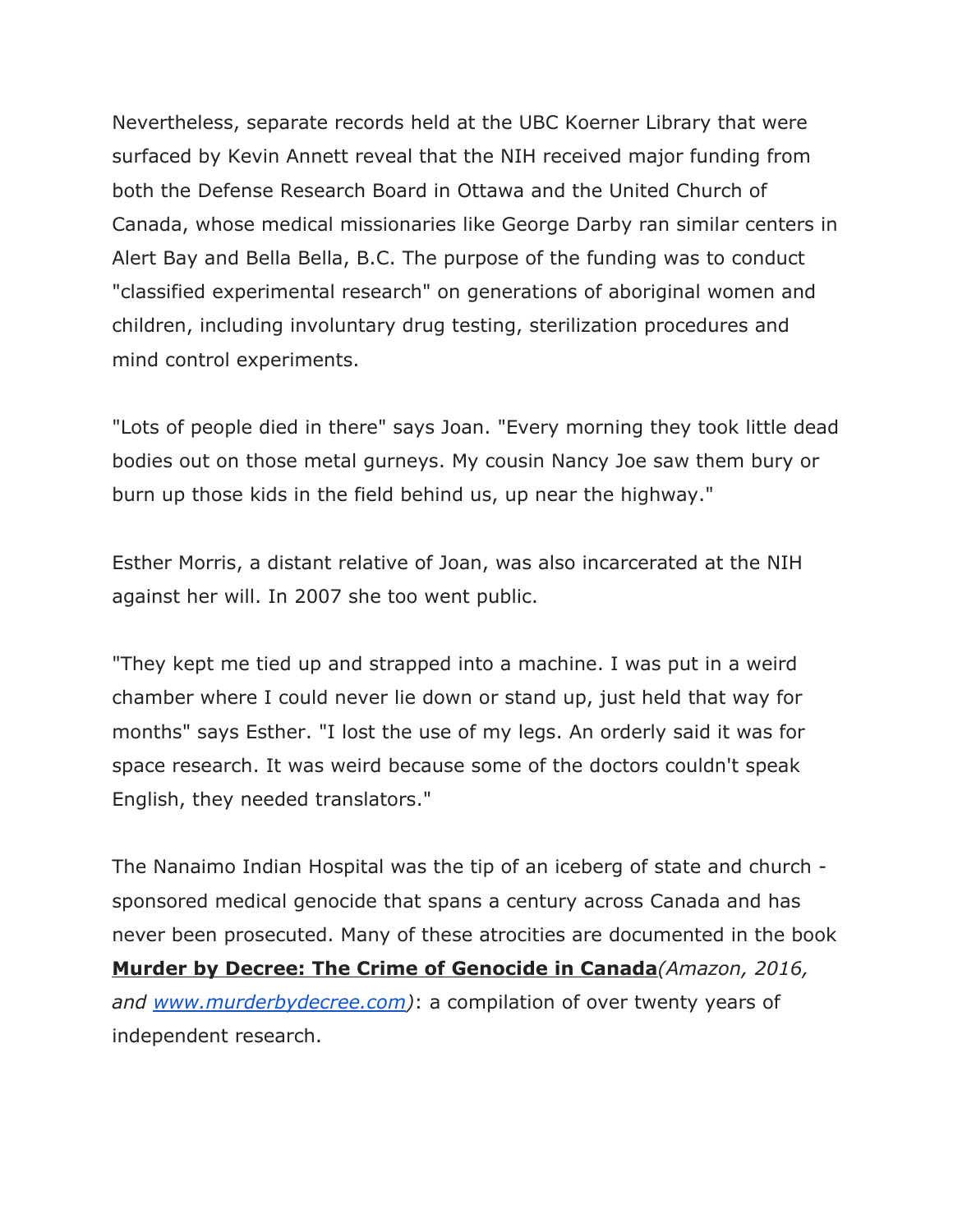Sarah Modeste of the Cowichan Nation was sterilized involuntarily at the King's Daughters Clinic in Duncan, B.C. in 1954 by Dr. James Goodbrand. As Sarah describes in **Murder by Decree**,

"Dr. Goodbrand told me, *'Sarah, if you marry Freddy I'll have to do an operation on you because he's not a Christian.'* So later after Goodbrand delivered my first baby I was bruised and hurting. Then I found out I'd been sterilized. Goodbrand told me he was being paid \$300 by the government for every Indian woman he sterilized."

Involuntary sterilizations and medical experiments have been illegal under International Law since 1948, and are defined as Crimes against Humanity. Yet Canada and the Catholic, Anglican and United Church perpetrated those crimes over generations and then whitewashed the atrocities and absolved themselves of any liability for them. Not one person has ever been charged or tried, let alone jailed, for causing such barbarity and death on little children in Indian hospital and residential schools, from where over half of the inmates never returned.

Although Joan Morris and the dead children of the NIH have never had their day in a Canadian court, they received some recognition at an historic trial in Brussels during 2012 and 2013. Based in part on Joan's testimony and those of dozens of other survivors of the Canadian Holocaust, the International Common Law Court of Justice found Canada, its churches, the Crown of England and the Vatican guilty of crimes against humanity.

*(See [http://murderbydecree.com/video-evidence/](http://murderbydecree.com/%ef%bb%bfvideo-evidence/) , "Proceedings of the ICLCJ Trial").*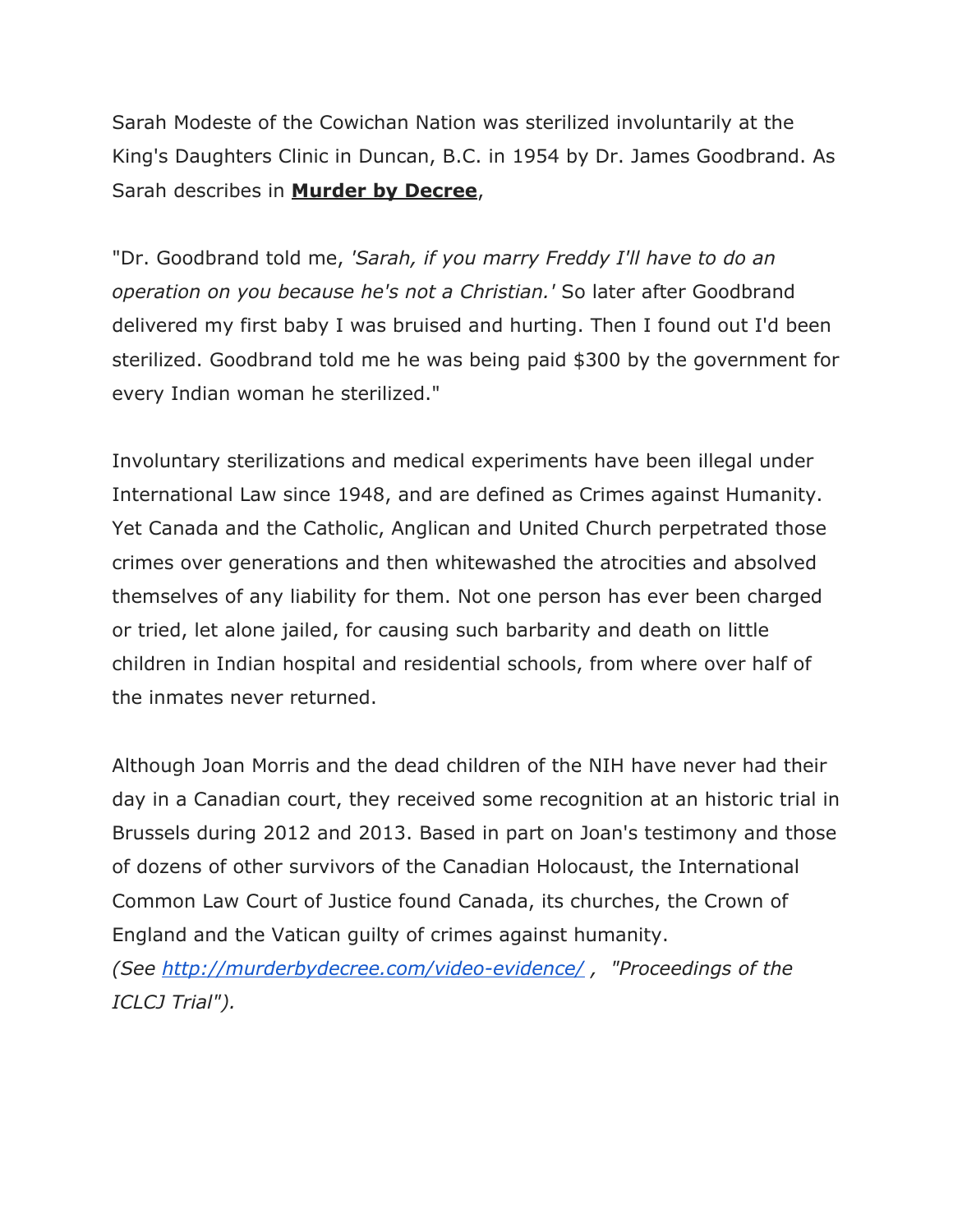As a result of this verdict and under International Law, Canadians are obligated not to fund or associate with convicted criminal bodies, like their own government, the named churches and institutions like Vancouver Island University that aid and abet the concealment of genocide. Such funding and association constitutes collusion in such crimes.

Whatever happens, the atrocities remain, and cannot be "apologized" for or compensated by the guilty parties, who stand guilty and liable as convicted. The lost children of the Nanaimo Indian Hospital are waiting to be found and brought home for a proper burial and recognition. And the students, faculty and staff of Vancouver Island University must ask themselves how they can dwell alongside and remain accessories to mass murder in their own backyard: a crime that if not confronted will only continue.

Published on September 3, 2019 by concerned local residents in conjunction with the International Tribunal of Crimes of Church and State (ITCCS)

For more information contact itccsoffice@gmail.com and listen every Sunday at 3 pm pacific to Here We Stand, at [www.bbsradio.com/herewestand](http://www.bbsradio.com/herewestand).



Nanaimo Indian Hospital, circa 1948